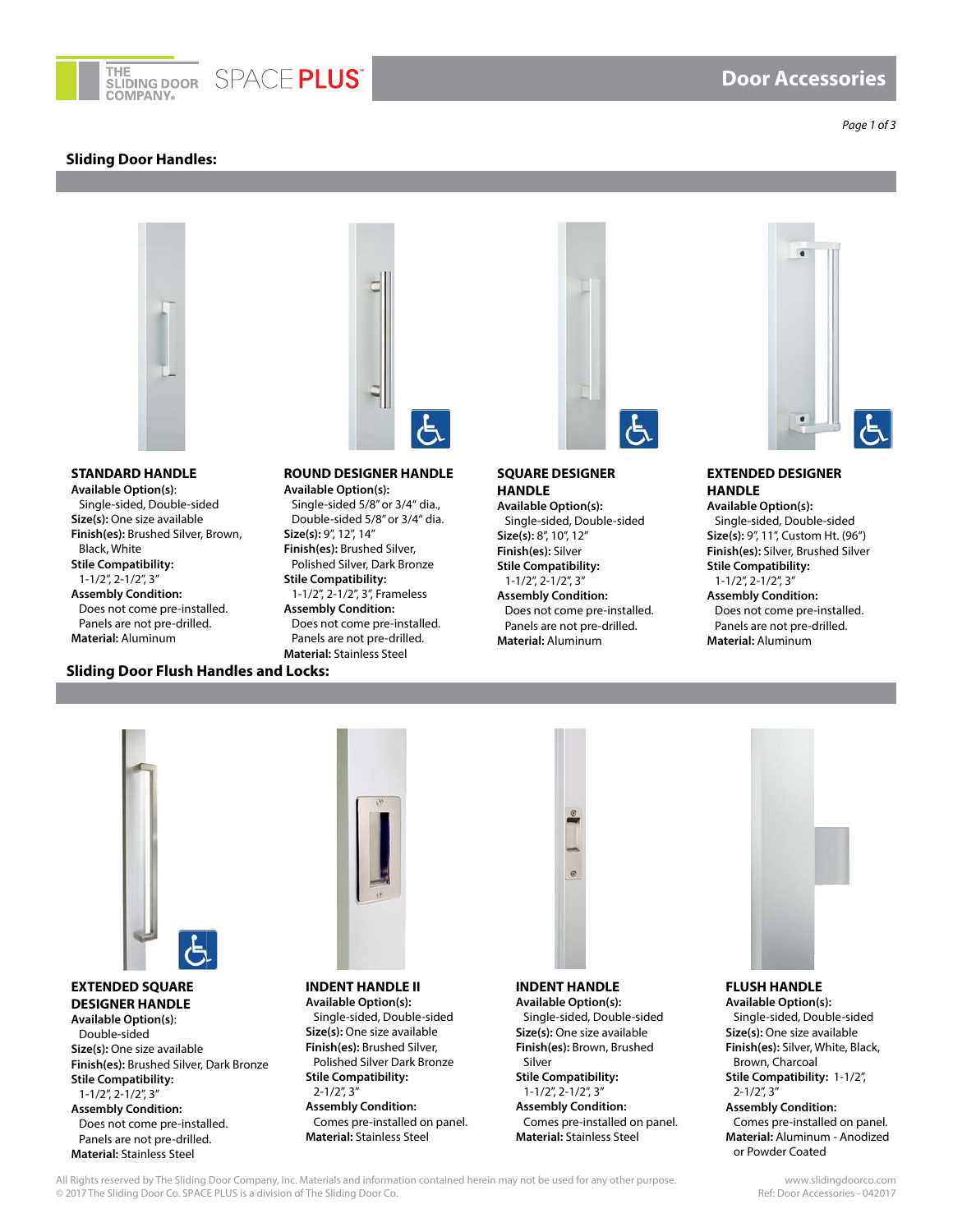

#### **Sliding Door Handles, Pulls, and Locks:**

*Page 2 of 3*



**PULL**

**Size(s):** One size available **Finish(es):** Brown (Aluminum), Brushed Silver **Stile Compatibility:**  1-1/2", 2-1/2", 3" **Assembly Condition:** 

**Available Option(s):** Edge Placement

Comes pre-installed on panel. **Material:** Aluminum, Stainless Steel



**SLIDE BOLT (FLUSH) Available Option(s)**: Single-sided **Size(s):** One size available **Finish(es):** Silver, Dark Bronze **Stile Compatibility:**  1-1/2", 3" **Assembly Condition:**  Comes pre-installed on panel. **Material:** Aluminum



**LATERAL LATCH Available Option(s):** Double-sided **Size(s):** One size available **Finish(es):** Silver **Stile Compatibility:**  1-1/2", 3" **Assembly Condition:**  Comes pre-installed on panel. Strike plate packaged separately **Material:** Stainless Steel



**FLUSH DOUBLE INDENT HANDLE BLANK CANOPY Available Option(s)**: Double-sided **Size(s):** One size available **Finish(es):** Brushed Silver **Stile Compatibility:** 1-1/2", 2-1/2", 3" **Assembly Condition:**  Comes pre-installed on panel. **Material:** Stainless Steel



#### **FLUSH DOUBLE INDENT HANDLE ADA WITH BLANK CANOPY AND SAFETY HOLE**

**Available Option(s):** Double-sided **Size(s):** One size available **Finish(es):** Brushed Silver **Stile Compatibility:**  1-1/2", 2-1/2", 3" **Assembly Condition:** 

Comes pre-installed on panel. Strike plate packaged separately **Material:** Stainless Steel



**FLUSH DOUBLE INDENT HANDLE ADA WITH KEY LOCK Available Option(s):** Double-sided **Size(s):** One size available **Finish(es):** Brushed Silver **Stile Compatibility:**  1-1/2", 2-1/2", 3" **Assembly Condition:** 

Comes pre-installed on panel. Strike plate packaged separately **Material:** Stainless Steel



**FLUSH LATCH ADA WITH SAFETY HOLE Available Option(s):**  Double-sided **Size(s):** One size available

**Finish(es):** Brushed Silver **Stile Compatibility:**  1-1/2", 2-1/2", 3" **Assembly Condition:**  Comes pre-installed on panel. Strike plate packaged separately **Material:** Stainless Steel



**FLUSH LATCH ADA WITH KEY LOCK Available Option(s):** 

Double-sided **Size(s):** One size available **Finish(es):** Brushed Silver **Stile Compatibility:** 

1-1/2", 2-1/2", 3" **Assembly Condition:**  Comes pre-installed on panel. Strike plate packaged separately **Material:** Stainless Steel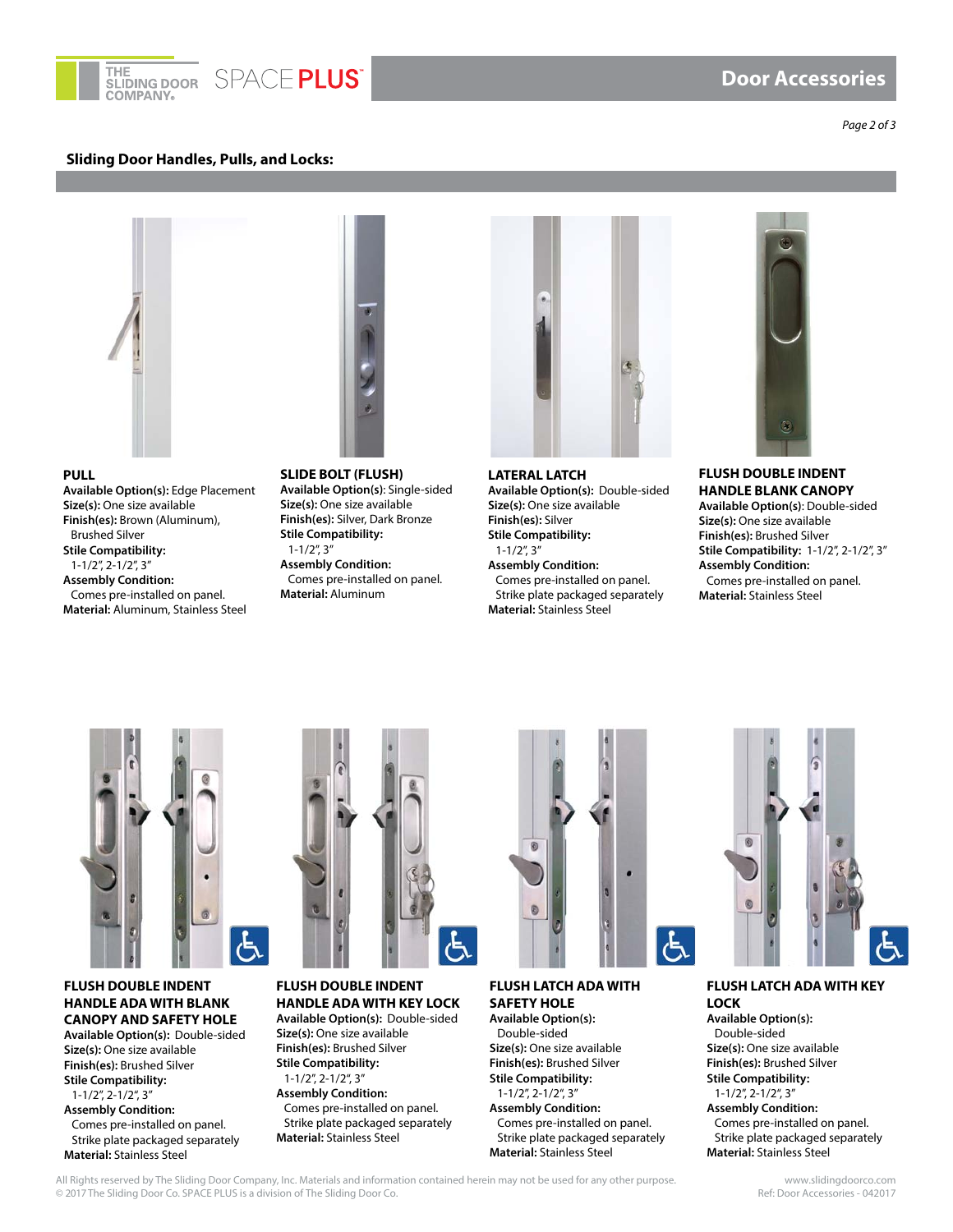

SPACE PLUS

#### **Sliding DoorLocks:**

*Page 3 of 3*



**LATCH MECHANISM WITH 1" MORTISE KEY CYLINDER AND THUMBTURN FOR SLIDERS Available Option(s)**: Double-sided **Size(s):** One size available **Finish(es):** Brushed Silver **Stile Compatibility: 2-1/2",** 3" Sliders **Assembly Condition:**  Internal Mechanism pre-installed. Cylinder, Thumbturn, and Spacers are not pre-installed. **Material:** Stainless Steel



**SLIDING HOOK LATCH ADA Available Option(s):** Double-sided **Size(s):** One size available **Finish(es):** Brushed Silver **Stile Compatibility:**  2-1/2", 3" **Assembly Condition:**  Comes pre-installed on panel. Strike plate packaged separately **Material:** Stainless Steel



**LOCKITRON BOLT FOR SLIDERS**

**Available Option(s):** Double-sided **Size(s):** One size available **Finish(es):** Lock Mechanism - Brushed Silver; Lockitron-Silver/Black

**Stile Compatibility:** 3" Only **Assembly Condition:**  Internal Mechanism pre-installed. Canopies with Lever, Lock Cylinder, Strike, and Backing are not pre-installed.

**Material:** Lock Mechanism - Stainless Steel; Lockitron - Aluminum/Plastic

> **2010 ADA Standards 404.2.7 Door and Gate Hardware. Handles, pulls, latches, locks, and other operable parts on doors and gates shall comply with 309.4. Operable parts of such hardware shall be 34 inches (865 mm) minimum and 48 inches (1220 mm) maximum above the finish floor or ground.**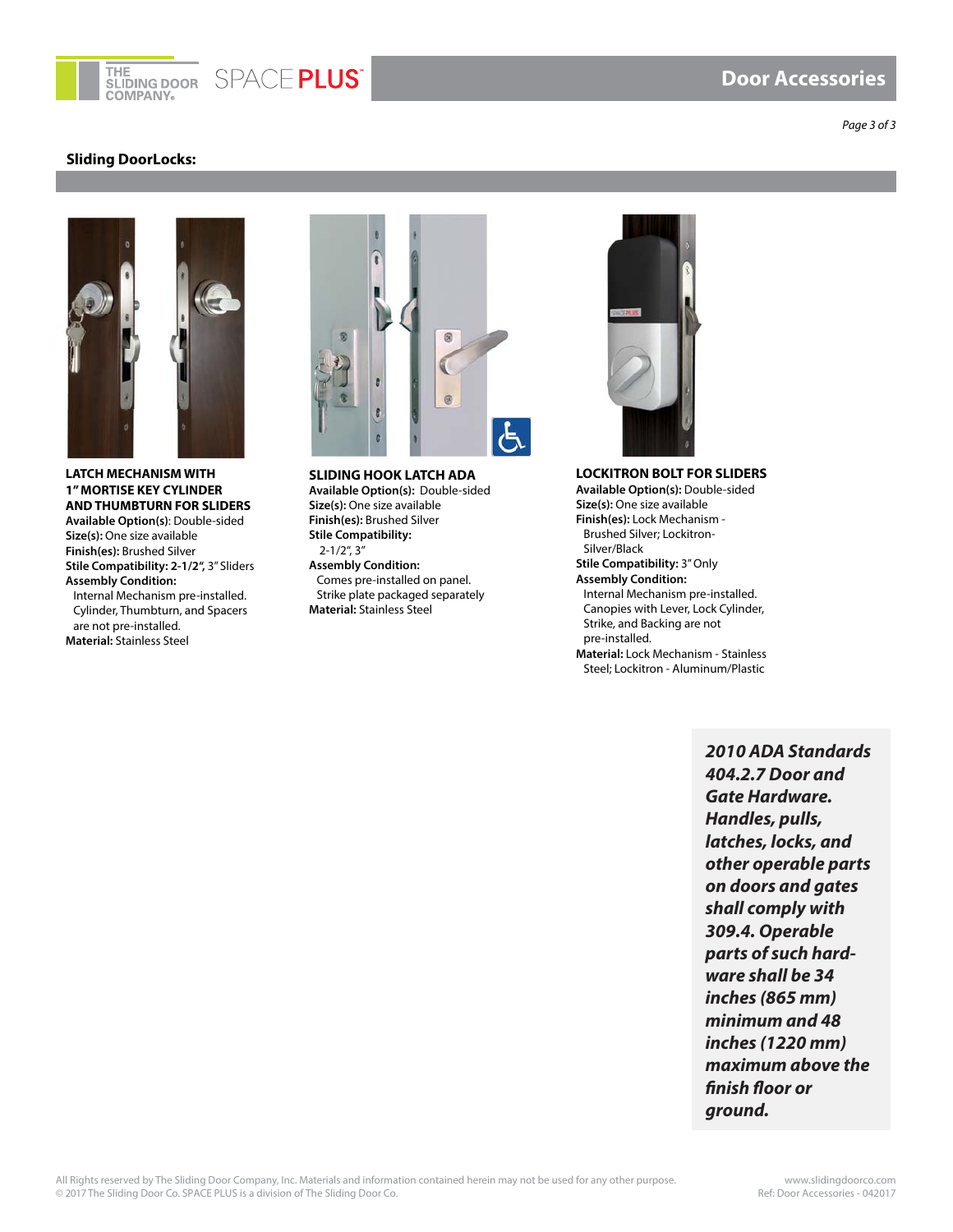

#### **Suspended Sliding Door Handles**

*Page 1 of 2*



#### **STANDARD HANDLE**

**Available Option(s)**: Single-sided, Double-sided **Size(s):** One size available **Finish(es):** Brushed Silver, Brown, Black, White **Stile Compatibility:**  1-1/2", 2-1/2", 3" **Assembly Condition:**  Does not come pre-installed. Panels are not pre-drilled. **Material:** Aluminum



#### **ROUND DESIGNER HANDLE Available Option(s):**  Single-sided 5/8" or 3/4" dia., Double-sided 5/8" or 3/4" dia. **Size(s):** 9", 12", 14" **Finish(es):** Brushed Silver, Polished Silver, Dark Bronze **Stile Compatibility:**  1-1/2", 2-1/2", 3", Frameless **Assembly Condition:**  Does not come pre-installed. Panels are not pre-drilled.

**Material:** Stainless Steel



**SQUARE DESIGNER HANDLE Available Option(s):**

Single-sided, Double-sided **Size(s):** 8", 10", 12" **Finish(es):** Silver **Stile Compatibility:**  1-1/2", 2-1/2", 3" **Assembly Condition:**  Does not come pre-installed. Panels are not pre-drilled. **Material:** Aluminum



#### **EXTENDED DESIGNER HANDLE**

**Available Option(s):** Single-sided, Double-sided **Size(s):** 9", 11", Custom Ht. (96") **Finish(es):** Silver, Brushed Silver **Stile Compatibility:**  1-1/2", 2-1/2", 3"

**Assembly Condition:**  Does not come pre-installed. Panels are not pre-drilled. **Material:** Aluminum



#### **EXTENDED SQUARE DESIGNER HANDLE Available Option(s)**: Double-sided **Size(s):** One size available **Finish(es):** Brushed Silver, Dark Bronze **Stile Compatibility:**  1-1/2", 2-1/2", 3" **Assembly Condition:**  Does not come pre-installed. Panels are not pre-drilled. **Material:** Stainless Steel



**INDENT HANDLE II** Single-sided, Double-sided **Size(s):** One size available **Finish(es):** Brushed Silver, Polished Silver, Dark Bronze **Stile Compatibility:**   $2 - 1/2$ ",  $3$ " **Assembly Condition:**  Comes pre-installed on panel. **Material:** Stainless Steel



**INDENT HANDLE Available Option(s):**  Single-sided, Double-sided **Size(s):** One size available **Finish(es):** Brown, Brushed Silver **Stile Compatibility:**  1-1/2", 2-1/2", 3" **Assembly Condition:**  Comes pre-installed on panel. **Material:** Stainless Steel



**FLUSH HANDLE Available Option(s):** Single-sided, Double-sided **Size(s):** One size available **Finish(es):** Silver, White, Black, Brown, Charcoal **Stile Compatibility:** 1-1/2", 2-1/2", 3" **Assembly Condition:**  Comes pre-installed on panel. **Material:** Aluminum - Anodized or Powder Coated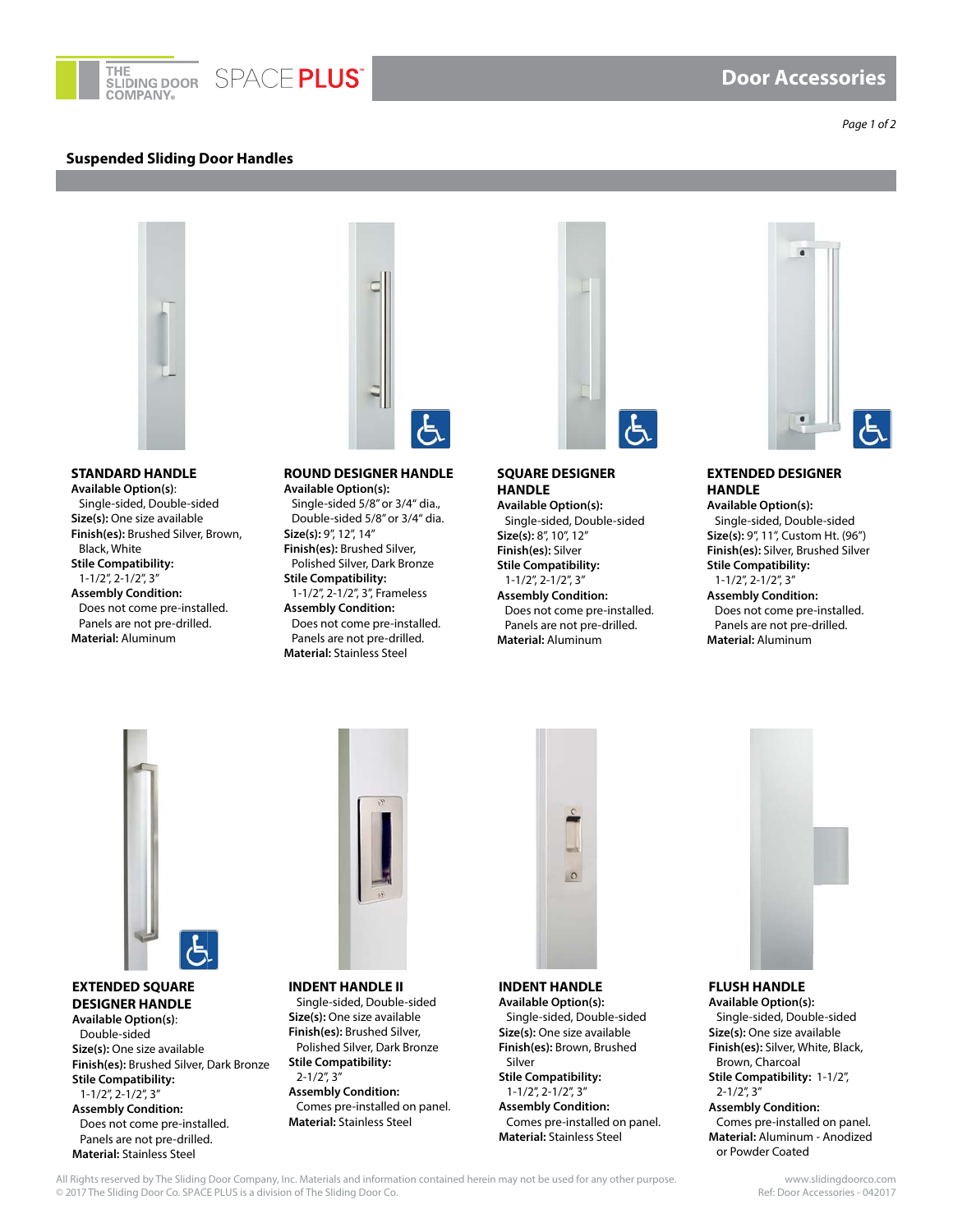

### **Door Accessories**

*Page 2 of 2*

#### **Suspended Sliding Door Pull and Locks:**



#### **FLUSH DOUBLE INDENT HANDLE ADA WITH BLANK CANOPY AND SAFETY HOLE**

**Available Option(s):** Double-sided **Size(s):** One size available **Finish(es):** Brushed Silver **Stile Compatibility:**  1-1/2", 2-1/2", 3" **Assembly Condition:**  Comes pre-installed on panel. Strike plate packaged separately **Material:** Stainless Steel



**Available Option(s):** Double-sided **Size(s):** One size available **Finish(es):** Brushed Silver **Stile Compatibility:**  1-1/2", 2-1/2", 3" **Assembly Condition:**  Comes pre-installed on panel. Strike plate packaged separately **Material:** Stainless Steel



#### **FLUSH LATCH ADA WITH SAFETY HOLE Available Option(s):**  Double-sided

**Size(s):** One size available **Finish(es):** Brushed Silver **Stile Compatibility:**  1-1/2", 2-1/2", 3" **Assembly Condition:** 

Comes pre-installed on panel. Strike plate packaged separately **Material:** Stainless Steel



**FLUSH LATCH ADA WITH KEY LOCK Available Option(s):**  Double-sided **Size(s):** One size available **Finish(es):** Brushed Silver **Stile Compatibility:**  1-1/2", 2-1/2", 3" **Assembly Condition:**  Comes pre-installed on panel.

Strike plate packaged separately **Material:** Stainless Steel



**PULL Available Option(s):** Edge Placement **Size(s):** One size available **Finish(es):** Brown (Aluminum), Brushed Silver **Stile Compatibility:**  1-1/2", 2-1/2", 3" **Assembly Condition:**  Comes pre-installed on panel. **Material:** Aluminum, Stainless Steel



#### **FLUSH DOUBLE INDENT HANDLE BLANK CANOPY Available Option(s)**: Double-sided

**Size(s):** One size available **Finish(es):** Brushed Silver **Stile Compatibility:** 1-1/2", 2-1/2", 3" **Assembly Condition:**  Comes pre-installed on panel. **Material:** Stainless Steel



**SLIDING HOOK LATCH ADA Available Option(s):** Double-sided **Size(s):** One size available **Finish(es):** Brushed Silver **Stile Compatibility:**  2-1/2", 3" **Assembly Condition:**  Comes pre-installed on panel. Strike plate packaged separately **Material:** Stainless Steel



**LATCH MECHANISM WITH 1" MORTISE KEY CYLINDER AND THUMBTURN FOR SLIDERS Available Option(s)**: Double-sided **Size(s):** One size available **Finish(es):** Brushed Silver **Stile Compatibility: 2-1/2",** 3" Sliders **Assembly Condition:**  Internal Mechanism pre-installed. Cylinder, Thumbturn, and Spacers are not pre-installed. **Material:** Stainless Steel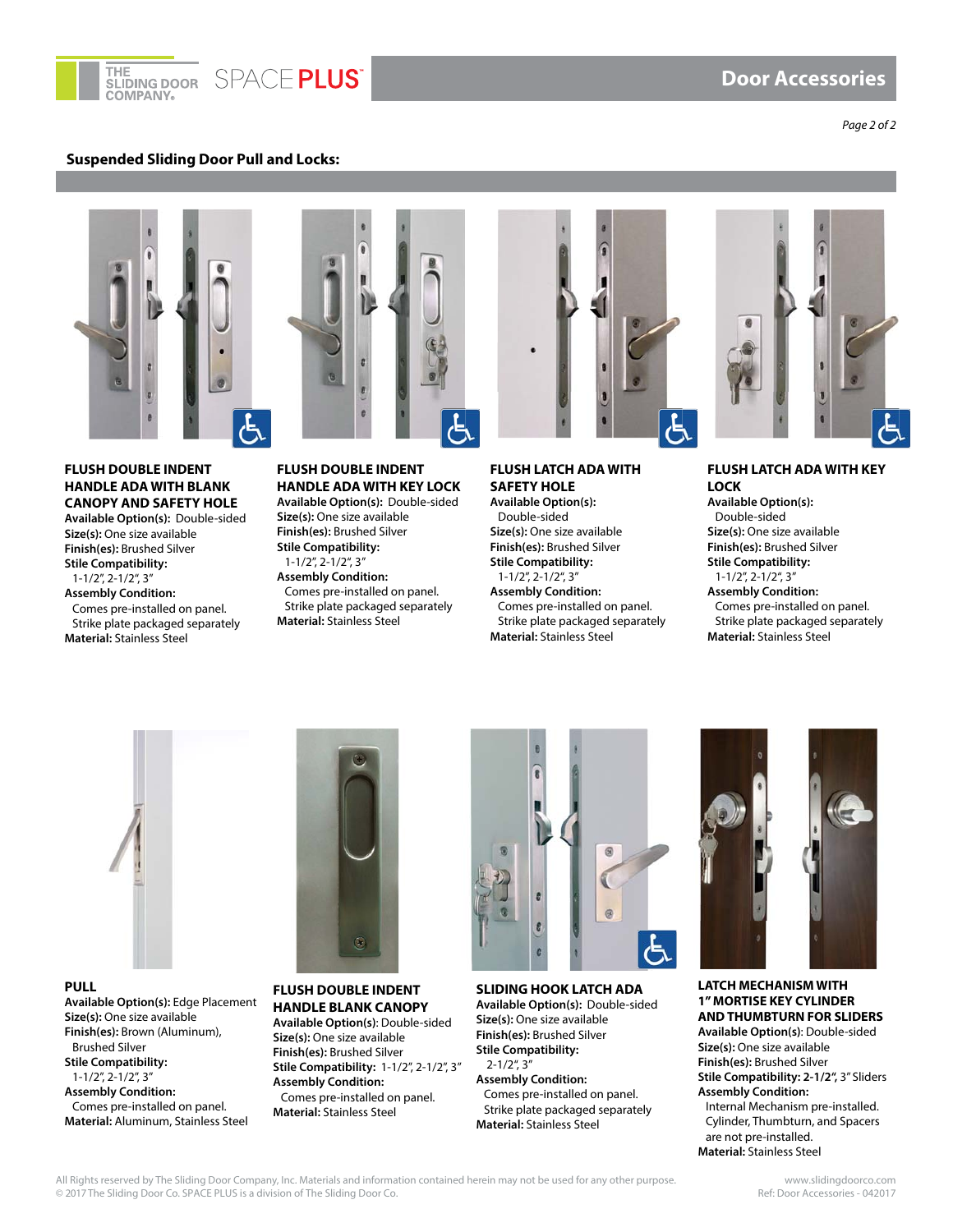



#### **Barn Door Suspended Panel Handles:**



#### **STANDARD HANDLE**

**Available Option(s)**: Single-sided, Double-sided **Size(s):** One size available **Finish(es):** Brushed Silver, Brown, Black, White **Stile Compatibility:**  1-1/2", 2-1/2", 3" **Assembly Condition:**  Does not come pre-installed. Panels are not pre-drilled. **Material:** Aluminum





**Available Option(s):**  Single-sided 5/8" or 3/4" dia., Double-sided 5/8" or 3/4" dia. **Size(s):** 9", 12", 14" **Finish(es):** Brushed Silver, Polished Silver, Dark Bronze **Stile Compatibility:**  1-1/2", 2-1/2", 3", Frameless **Assembly Condition:**  Does not come pre-installed. Panels are not pre-drilled. **Material:** Stainless Steel



# **SQUARE DESIGNER HANDLE**

**Available Option(s):** Single-sided, Double-sided **Size(s):** 8", 10", 12" **Finish(es):** Silver **Stile Compatibility:**  1-1/2", 2-1/2", 3" **Assembly Condition:**  Does not come pre-installed. Panels are not pre-drilled. **Material:** Aluminum



**Door Accessories**

#### **EXTENDED DESIGNER HANDLE**

**Available Option(s):** Single-sided, Double-sided **Size(s):** 9", 11", Custom Ht. (96") **Finish(es):** Silver, Brushed Silver **Stile Compatibility:**  1-1/2", 2-1/2", 3" **Assembly Condition:**  Does not come pre-installed. Panels are not pre-drilled. **Material:** Aluminum



#### **EXTENDED SQUARE DESIGNER HANDLE**

**Available Option(s)**: Double-sided **Size(s):** One size available **Finish(es):** Brushed Silver, Dark Bronze **Stile Compatibility:**  1-1/2", 2-1/2", 3"

**Assembly Condition:**  Does not come pre-installed. Panels are not pre-drilled. **Material:** Stainless Steel



#### **INDENT HANDLE II Available Option(s):**  Single-sided, Double-sided **Size(s):** One size available **Finish(es):** Brushed Silver, Polished Silver, Dark Bronze **Stile Compatibility:**  2-1/2", 3" **Assembly Condition:**  Comes pre-installed on panel. **Material:** Stainless Steel

# $\circ$

**INDENT HANDLE Available Option(s):**  Single-sided, Double-sided **Size(s):** One size available **Finish(es):** Brown, Brushed Silver **Stile Compatibility:**  1-1/2", 2-1/2", 3" **Assembly Condition:**  Comes pre-installed on panel. **Material:** Stainless Steel



#### **FLUSH HANDLE (for Framed Panels)**

**Available Option(s):** Single-sided, Double-sided **Size(s):** One size available **Finish(es):** Silver, White, Black, Brown, Charcoal **Stile Compatibility:** 1-1/2", 2-1/2", 3"

**Assembly Condition:**  Comes pre-installed on panel. **Material:** Aluminum - Anodized or Powder Coated

*Available Accessories for Suspended Barn Doors are shown available on 2-1/2" stile.*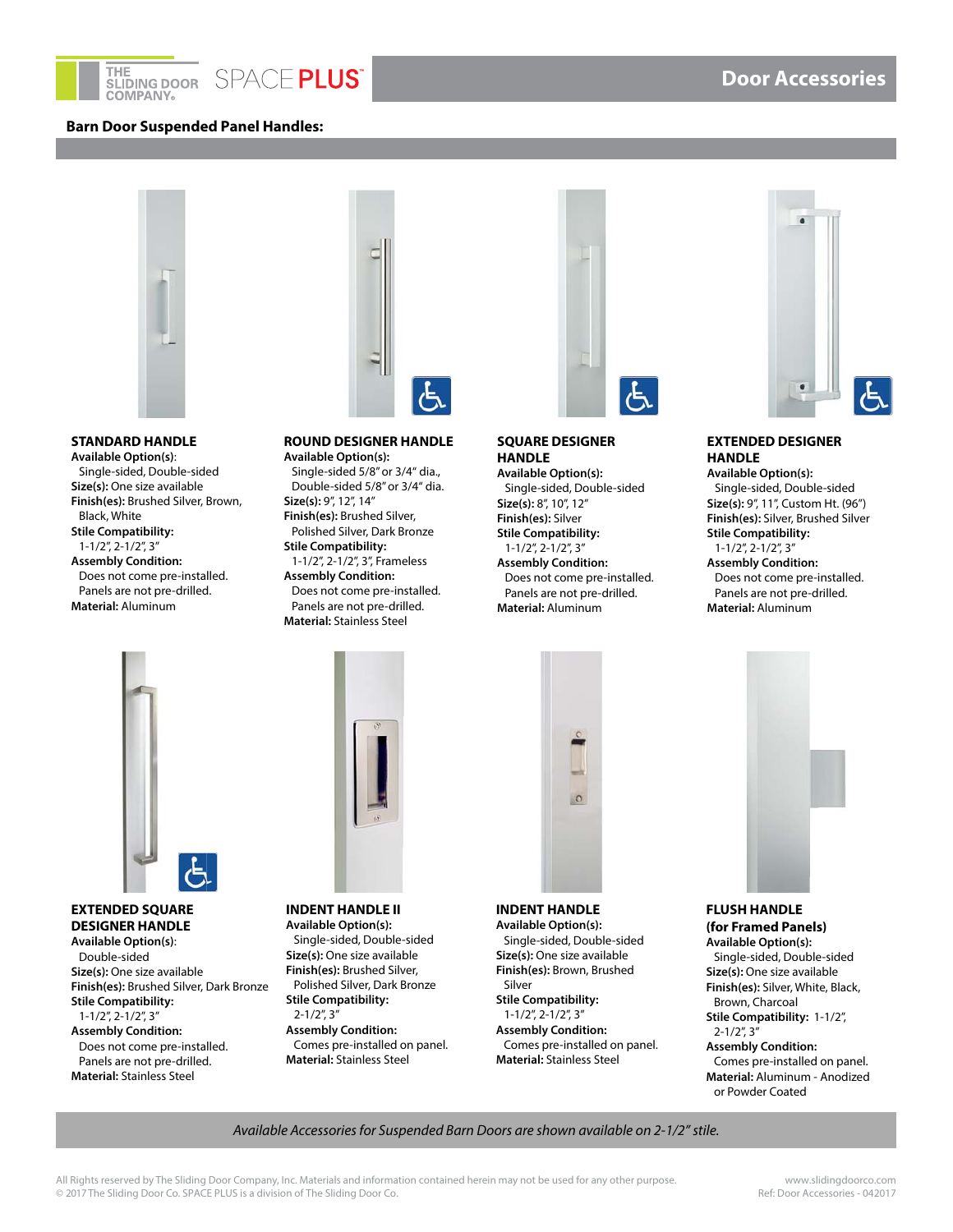

# SPACE PLUS®

#### **Barn Door Suspended Panel Handles and Locks:**



#### **FLUSH DOUBLE INDENT HANDLE ADA WITH BLANK CANOPY AND SAFETY HOLE**

**Available Option(s):** Double-sided **Size(s):** One size available **Finish(es):** Brushed Silver **Stile Compatibility:**  1-1/2", 2-1/2", 3" **Assembly Condition:**  Comes pre-installed on panel. Strike plate packaged separately **Material:** Stainless Steel



## **FLUSH DOUBLE INDENT HANDLE ADA WITH KEY LOCK**

**Available Option(s):** Double-sided **Size(s):** One size available **Finish(es):** Brushed Silver **Stile Compatibility:**  1-1/2", 2-1/2", 3" **Assembly Condition:**  Comes pre-installed on panel. Strike plate packaged separately **Material:** Stainless Steel



#### **FLUSH LATCH ADA WITH SAFETY HOLE**

**Available Option(s):**  Double-sided **Size(s):** One size available **Finish(es):** Brushed Silver **Stile Compatibility:**  1-1/2", 2-1/2", 3" **Assembly Condition:**  Comes pre-installed on panel. Strike plate packaged separately **Material:** Stainless Steel



#### **FLUSH LATCH ADA WITH KEY LOCK**

**Available Option(s):**  Double-sided **Size(s):** One size available **Finish(es):** Brushed Silver **Stile Compatibility:**  1-1/2", 2-1/2", 3"

**Assembly Condition:**  Comes pre-installed on panel. Strike plate packaged separately **Material:** Stainless Steel





**PULL Available Option(s):** Edge Placement **Size(s):** One size available **Finish(es):** Brown (Aluminum), Brushed Silver **Stile Compatibility:**  1-1/2", 2-1/2", 3" **Assembly Condition:**  Comes pre-installed on panel. **Material:** Aluminum, Stainless Steel

#### **FLUSH DOUBLE INDENT HANDLE BLANK CANOPY Available Option(s)**: Double-sided

**Size(s):** One size available **Finish(es):** Brushed Silver **Stile Compatibility:** 1-1/2", 2-1/2", 3" **Assembly Condition:**  Comes pre-installed on panel. **Material:** Stainless Steel



**SLIDING HOOK LATCH ADA Available Option(s):** Double-sided **Size(s):** One size available **Finish(es):** Brushed Silver **Stile Compatibility:**  2-1/2", 3" **Assembly Condition:**  Comes pre-installed on panel. Strike plate packaged separately **Material:** Stainless Steel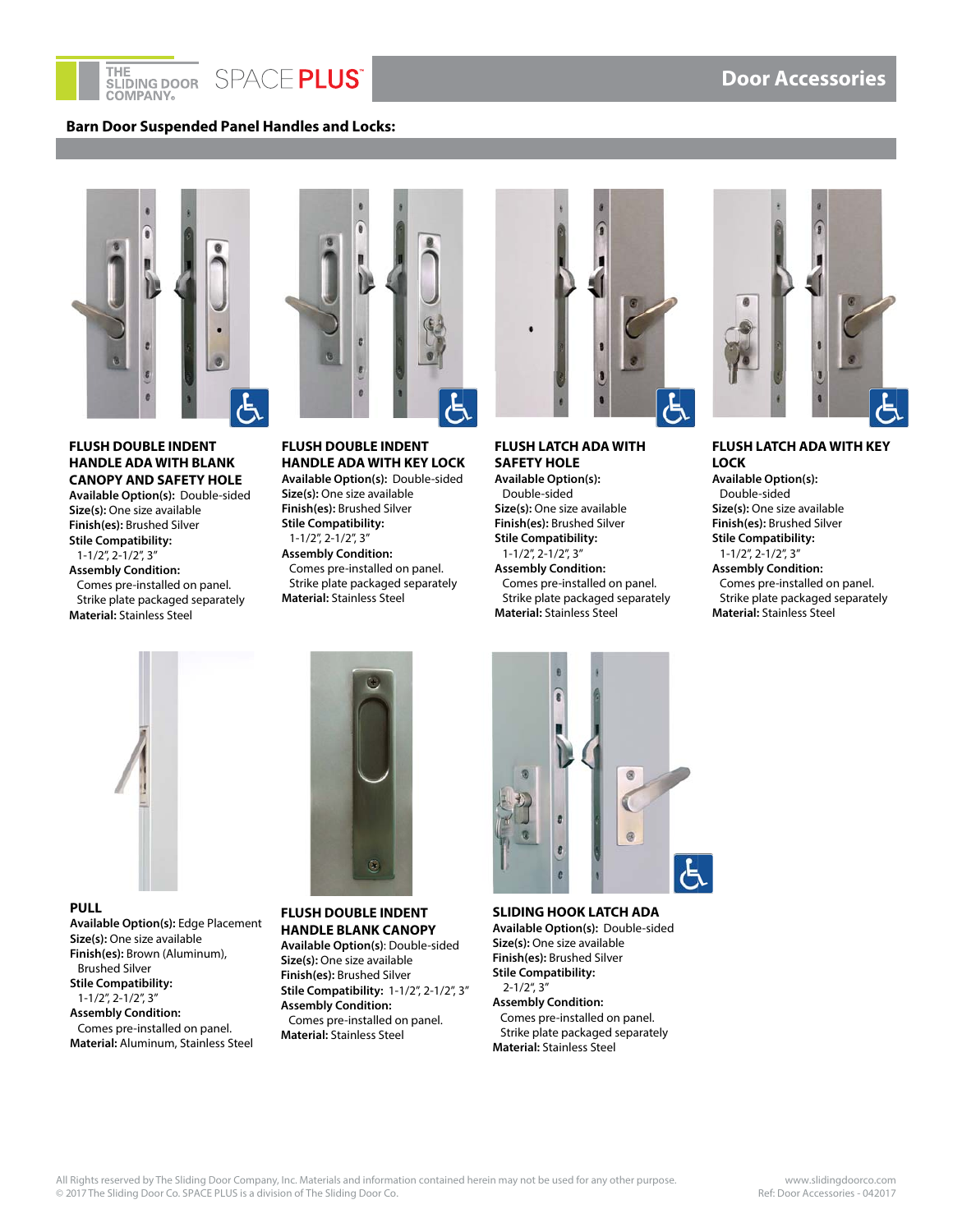

#### **Swing Door Handles, Levers, and Locks:**



#### **STANDARD HANDLE Available Option(s)**: Single-sided, Double-sided **Size(s):** One size available **Finish(es):** Brushed Silver, Brown, Black, White **Stile Compatibility:**  1-1/2", 2-1/2", 3" **Assembly Condition:**  Does not come pre-installed. Panels are not pre-drilled. **Material:** Aluminum



#### **ROUND DESIGNER HANDLE Available Option(s):**  Single-sided 5/8" or 3/4" dia., Double-sided 5/8" or 3/4" dia. **Size(s):** 9", 12", 14" **Finish(es):** Brushed Silver, Polished Silver, Dark Bronze **Stile Compatibility:**  1-1/2", 2-1/2", 3", Frameless **Assembly Condition:**  Does not come pre-installed.

Panels are not pre-drilled. **Material:** Stainless Steel



**SQUARE DESIGNER HANDLE Available Option(s):**

Single-sided, Double-sided **Size(s):** 8", 10", 12" **Finish(es):** Silver **Stile Compatibility:**  1-1/2", 2-1/2", 3" **Assembly Condition:**  Does not come pre-installed. Panels are not pre-drilled. **Material:** Aluminum



 **Door Accessories**

#### **EXTENDED DESIGNER HANDLE**

**Available Option(s):** Single-sided, Double-sided **Size(s):** 9", 11", Custom Ht. (96") **Finish(es):** Silver, Brushed Silver **Stile Compatibility:**  1-1/2", 2-1/2", 3"

**Assembly Condition:**  Does not come pre-installed. Panels are not pre-drilled. **Material:** Aluminum



#### **EXTENDED SQUARE DESIGNER HANDLE Available Option(s)**:

Double-sided **Size(s):** One size available **Finish(es):** Brushed Silver, Dark Bronze **Stile Compatibility:**  1-1/2", 2-1/2", 3" **Assembly Condition:**  Does not come pre-installed. Panels are not pre-drilled. **Material:** Stainless Steel



#### **LEVER SET**

**Available Option(s):** Double-sided **Size(s):** One size available **Finish(es):** Brushed Silver **Stile Compatibility:** 3" **Assembly Condition:**  Internal mechanism pre-installed. External pieces are not pre-installed. Recommended placement 38" or higher. **Material:** Stainless Steel



#### **INACTIVE LEVER HANDLE**

**Available Option(s):** Double-sided **Size(s):** One size available **Finish(es):** Brushed Silver **Stile Compatibility:** 3" **Assembly Condition:**  No internal Mechanism No functioning latch - designed to pair with Locking Lever Set. External pieces are not pre-installed. Recommended placement 38" or higher. **Material:** Stainless Steel



#### **LEVER LOCKING SET ADA**

**Available Option(s):** Double-sided **Size(s):** One size **Finish(es):** Brushed Silver **Stile Compatibility:** 3" **Assembly Condition:** Internal mechanism pre-installed. External pieces are not pre-installed. Recommended placement 38" or higher. **Material:** Stainless Steel

#### *Page 1 of 2*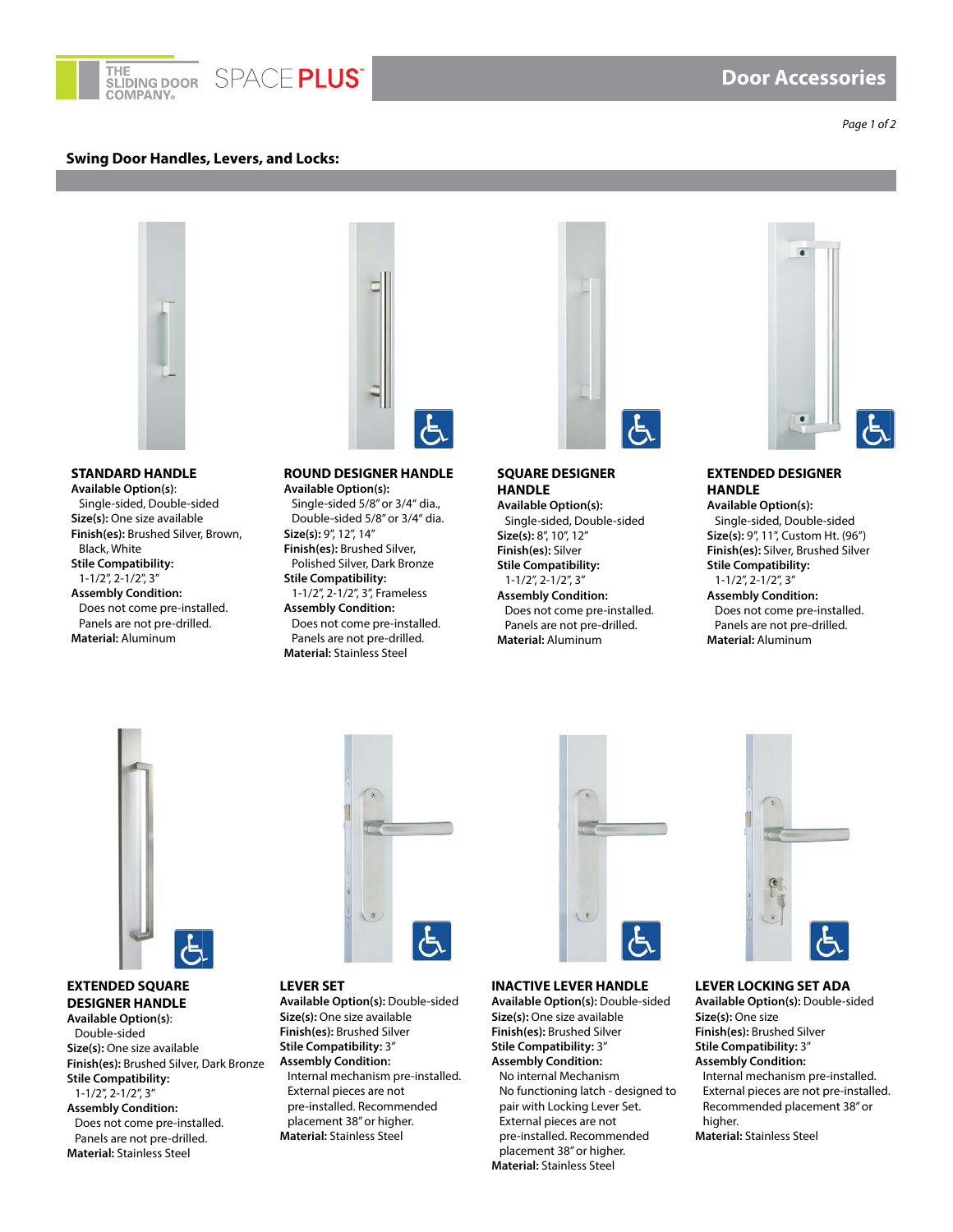

#### **Swing Door Levers and Locks:**

*Page 2 of 2*



#### **LATCH MECHANISM WITH 1" MORTISE KEY CYLINDER AND THUMBTURN ADA FOR SWING DOORS**

**Available Option(s)**: Double-sided **Size(s):** One size available **Finish(es):** Brushed Silver **Stile Compatibility:** 3" Swing Only **Assembly Condition:** 

Internal Mechanism pre-installed. Cylinder, Thumbturn, Levers, Canopy, and Spacers are not pre-installed. Recommended placement 38" or higher. **Material:** Stainless Steel

#### **U LEVER LOCKING SET ADA**

**Available Option(s)**: Double-sided **Size(s):** One size available **Finish(es):** Brushed Silver **Stile Compatibility:** 3" Swing Only

**Assembly Condition:**  Internal Mechanism pre-installed. Cylinder, Thumbturn, Levers, Canopy, and Spacers are not pre-installed. Recommended placement 38" or higher. **Material:** Stainless Steel

#### **LATCH MECHANISM WITH 1" MORTISE KEY CYLINDER AND THUMBTURN ADA FOR SWING DOORS - U LEVER**

**Available Option(s)**: Double-sided **Size(s):** One size available **Finish(es):** Brushed Silver **Stile Compatibility:** 3" Swing Only **Assembly Condition:** 

Internal Mechanism pre-installed. Cylinder, Thumbturn, Levers, Canopy, and Spacers are not pre-installed. Recommended placement 38" or higher. **Material:** Stainless Steel



#### **LOCKITRON BOLT FOR SWING DOORS**

**Available Option(s)**: Double-sided **Size(s):** One size available **Finish(es):** Lock Mechanism -

Brushed Silver; Lockitron-Silver/Black

**Stile Compatibility:** 3" Swing Only **Assembly Condition:** 

Internal Mechanism pre-installed. Canopies with Lever, Lock Cylinder, Strike, and Backing are not pre-installed. Recommended placement 38" or higher.

**Material:** Lock Mechanism - Stainless Steel; Lockitron - Aluminum/Plastic



**SLIDE BOLT (FLUSH) Available Option(s)**: Single-sided **Size(s):** One size available **Finish(es):** Silver, Dark Bronze **Stile Compatibility:** 1-1/2", 3" **Assembly Condition:**  Comes pre-installed on panel. **Material:** Aluminum



**BALL CATCH Available Option(s):** Edge Placement **Size(s):** One size **Finish(es):** Brushed Silver **Stile Compatibility:** 1-1/2", 3" **Assembly Condition:** Does not come pre-installed. Can be used on top or side of door. **Material:** Stainless Steel

# **DEADBOLT (WITH KEY LOCK AND THUMB TURN)**

**Available Option(s):**  Double-sided **Size(s):** One size **Finish(es):** Brushed Silver **Stile Compatibility:** 3" **Assembly Condition:** Internal mechanism pre-installed. External pieces are not pre-installed. **Material:** Stainless Steel

**2010 ADA Standards 404.2.7 Door and Gate Hardware. Handles, pulls, latches, locks, and other operable parts on doors and gates shall comply with 309.4. Operable parts of such hardware shall be 34 inches (865 mm) minimum and 48 inches (1220 mm) maximum above the finish floor or ground.** 

All Rights reserved by The Sliding Door Company, Inc. Materials and information contained herein may not be used for any other purpose.<br>© 2017 The Sliding Door Co. SPACE PLUS is a division of The Sliding Door Co. © 2017 The Sliding Door Co. SPACE PLUS is a division of The Sliding Door Co.